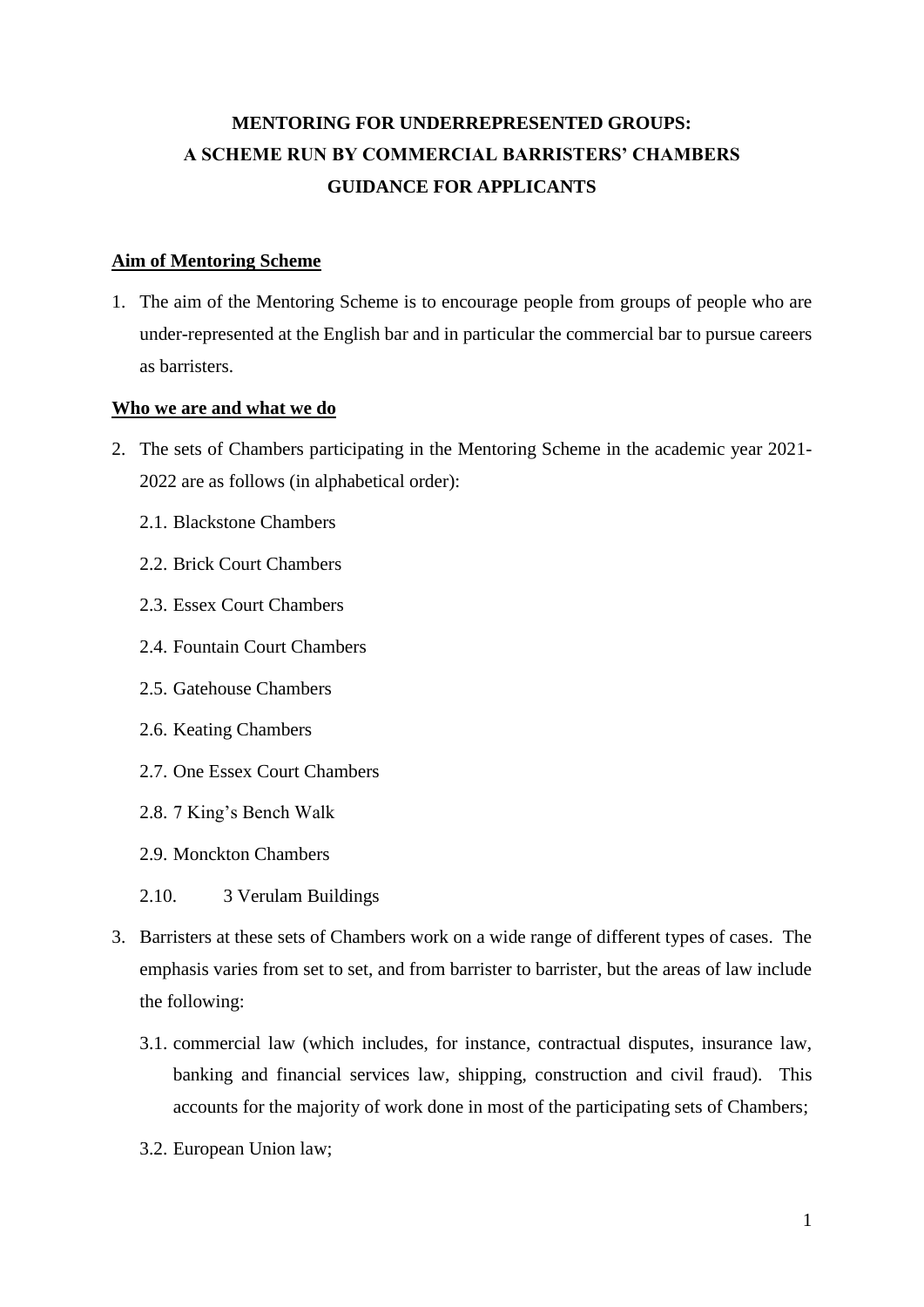- 3.3. competition law (which includes, for instance, the law on cartels);
- 3.4. public law; and
- 3.5. white collar crime.
- 4. Although the mentors' experience is as set out above, and they will be unable to offer detailed advice in relation to areas of practice outside those areas, the mentoring scheme is open to those interested in a career at the Bar generally, or non-commercial parts of the Bar, and not only those interested in a career at the commercial Bar.

#### **Eligibility**

- 5. Eligibility criterion 1: Prospective mentees may apply for the Scheme at any time from their first year of undergraduate study (whether in law or any other discipline). Applicants may be of any age and any background, but they should not have already been awarded a pupillage, or have commenced pupillage. Experience suggests that applicants are likely to get the most out of the scheme if they apply earlier in their university career but the scheme can be worthwhile at other times.
- <span id="page-1-0"></span>6. Eligibility criterion 2: Prospective mentees may be from any group(s) which is/are underrepresented at the English Bar or the commercial bar. For instance, such groups may (nonexhaustively) include:
	- 6.1. women;
	- 6.2. people from minority ethnic backgrounds;
	- 6.3. people with disabilities;
	- 6.4. LGBT+ people;
	- 6.5. people who spent time in care;
	- 6.6. people from disadvantaged socio-economic backgrounds (as indicated, e.g., if an applicant was eligible for free school meals, or comes from a family on income support);
	- 6.7. people who attended state schools, in particular non-selective state schools, for the majority of their secondary education (i.e. between the ages of 11 and 18 years); and
	- 6.8. people who were in the first generation in their family to attend university.
- 7. Applicants must meet eligibility criteria 1 and 2.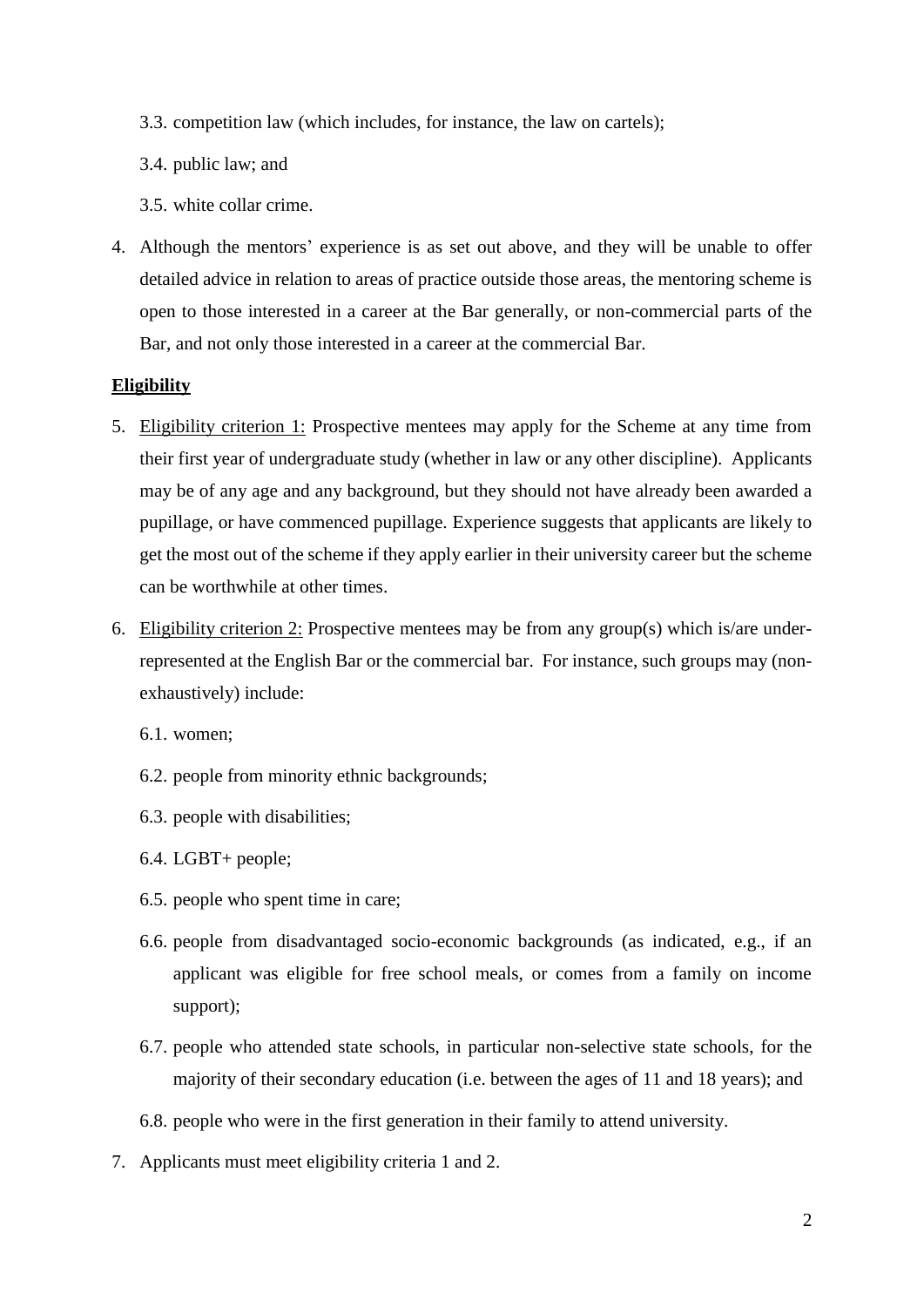#### **Assessment criteria**

- 8. Applications from individuals who meet the eligibility criteria identified above (and our experience is that many of our candidates, although by no means all, fall into more than one of the groups listed in paragraph [6](#page-1-0) above) will be assessed according to the applicant's need (i.e. how much they are likely to benefit from the mentoring) and the applicant's potential to pursue a career at the Bar.
- 9. Potential to pursue a career at the Bar may be demonstrated in the following ways:
	- 9.1. Evidence of intellectual ability. This may, for instance, be demonstrated through educational achievement, in particular in the context of average attainment at the educational settings attended by the applicant.
	- 9.2. Evidence of a desire to pursue a career at the Bar, or a legal career in any area of the law. This may, for instance, be demonstrated through relevant work experience (although it is recognised that not all applicants will have had the same work experience opportunities), summer work or extra-curricular activities, or other evidence of commitment to a particular activity or skill.
	- 9.3. Evidence of an ability to write well and persuasively, and/or to show compelling reasoning, in particular in the answers to the two long-form questions on the application form.
- 10. When assessing potential to pursue a career at the Bar, we will seek to consider the applicant's achievements in the context of their particular circumstances and any difficulties which they may have encountered.

# **Mini-pupillage and pupillage applications**

11. The Scheme is separate from the mini-pupillage and pupillage application processes of the participating Chambers. It follows that an applicant for mini-pupillage and/or pupillage at any participating set of Chambers will not be at any disadvantage because they have not participated in the Mentoring Scheme, and participation in the scheme will not give particular insight or advice into an individual Chambers' application processes.

#### **Process**

12. Applications should be made by midday on 6 September 2021, by e-mail to mentoring@brickcourt.co.uk. Successful applicants will be informed by e-mail by 4 October 2021.